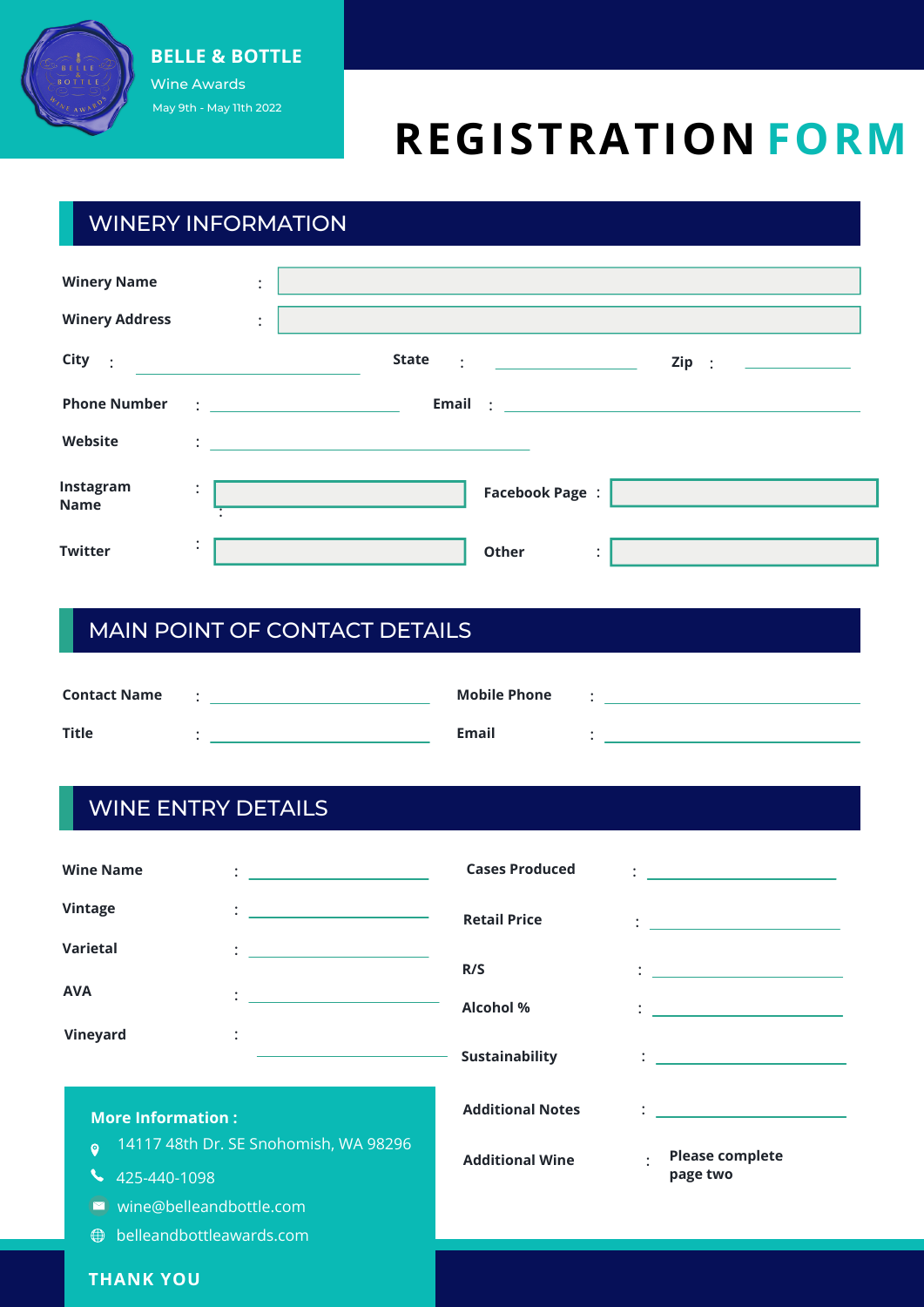

#### **BELLE B** Wine Awards **BELLE & BOTTLE**

May 9th - May 11th 2022

# **REGISTRATION FORM**

# WINE 2 ENTRY DETAILS

| <b>Wine Name</b> | ٠                                 | <b>Cases Produced</b> |                                                   |
|------------------|-----------------------------------|-----------------------|---------------------------------------------------|
| Vintage          | ٠<br>٠                            | <b>Retail Price</b>   |                                                   |
| Varietal         | $\bullet$                         | R/S                   | <u> 1980 - Jan Barbara Barbara, manazarta da </u> |
| <b>AVA</b>       |                                   | <b>Alcohol %</b>      |                                                   |
| Vineyard         | $\bullet$<br>$\ddot{\phantom{0}}$ | Sustainability        |                                                   |

## WINE 3 ENTRY DETAILS

| <b>Wine Name</b> | $\bullet$                                                                                                                                           | <b>Cases Produced</b> |                                                                                                                                                                                                                                       |
|------------------|-----------------------------------------------------------------------------------------------------------------------------------------------------|-----------------------|---------------------------------------------------------------------------------------------------------------------------------------------------------------------------------------------------------------------------------------|
| <b>Vintage</b>   | $\ddot{\cdot}$<br><u> 1980 - Andrea Andrew Maria (b. 1980)</u>                                                                                      | <b>Retail Price</b>   | $\ddot{\bullet}$ . The contract of the contract of the contract of the contract of the contract of the contract of the contract of the contract of the contract of the contract of the contract of the contract of the contract of th |
| Varietal         | ٠<br><u> 1989 - Andrea Aonaich, ann an t-Aonaich an t-Aonaich an t-Aonaich an t-Aonaich an t-Aonaich an t-Aonaich an t-</u><br>$\ddot{\phantom{a}}$ | R/S                   |                                                                                                                                                                                                                                       |
| <b>AVA</b>       | $\bullet$<br>٠                                                                                                                                      | <b>Alcohol %</b>      | the contract of the contract of the contract of                                                                                                                                                                                       |
| Vineyard         | $\bullet$<br>$\ddot{\phantom{0}}$                                                                                                                   |                       |                                                                                                                                                                                                                                       |
|                  |                                                                                                                                                     | <b>Sustainability</b> |                                                                                                                                                                                                                                       |

# WINE4 ENTRY DETAILS

| <b>Wine Name</b>                        | $\mathbf{1}_{\{1,2,3,4,5\}}$ . The contract of the contract of $\mathbf{1}_{\{1,2,3,4,5\}}$ | <b>Cases Produced</b>          | <u> 1989 - Andrea Station, amerikansk politik (</u>                                                                                                                                                                               |
|-----------------------------------------|---------------------------------------------------------------------------------------------|--------------------------------|-----------------------------------------------------------------------------------------------------------------------------------------------------------------------------------------------------------------------------------|
| Vintage                                 | <u> 1980 - Andrea Andrew Maria (b. 1980)</u>                                                | <b>Retail Price</b>            | $\mathbb{R}^n$ . The contract of the contract of $\mathbb{R}^n$                                                                                                                                                                   |
| <b>Varietal</b>                         | <u> 1999 - John Stein, Amerikaansk politiker (</u>                                          | R/S                            | $\mathbf{1}$ , and the set of the set of the set of the set of the set of the set of the set of the set of the set of the set of the set of the set of the set of the set of the set of the set of the set of the set of the set  |
| <b>AVA</b>                              |                                                                                             | <b>Alcohol %</b>               | $\mathbf{1}$ . The contract of the contract of the contract of the contract of the contract of the contract of the contract of the contract of the contract of the contract of the contract of the contract of the contract of th |
| Vineyard                                |                                                                                             | Sustainability                 | $\ddot{\cdot}$ . The contract of the contract of $\dot{\cdot}$                                                                                                                                                                    |
| <b>More Information:</b>                |                                                                                             |                                |                                                                                                                                                                                                                                   |
| $\bullet$                               | 14117 48th Dr. SE Snohomish, WA 98296                                                       | Are any of these wines made by |                                                                                                                                                                                                                                   |
| 425-440-1098                            |                                                                                             | female winemakers?             |                                                                                                                                                                                                                                   |
| wine@belleandbottle.com                 |                                                                                             | yes                            | N <sub>o</sub>                                                                                                                                                                                                                    |
| belleandbottleawards.com<br>$\bigoplus$ |                                                                                             |                                |                                                                                                                                                                                                                                   |
| <b>THANK YOU</b>                        |                                                                                             | If so, which?                  |                                                                                                                                                                                                                                   |